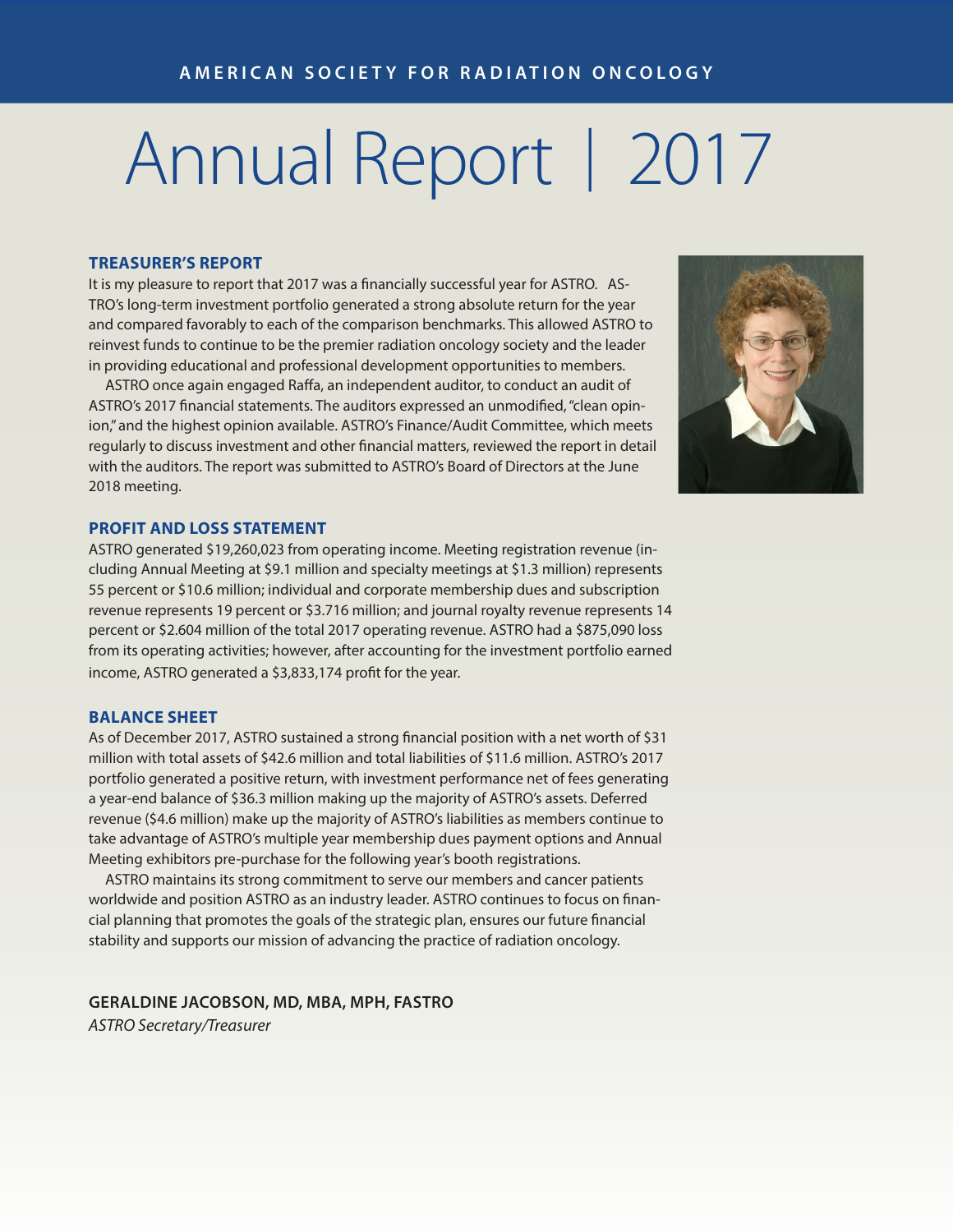## **AMERICAN SOCIETY FOR RADIATION ONCOLOGY | BALANCE SHEET**

|                                                 |                     | <b>DECEMBER 31</b> |  |  |
|-------------------------------------------------|---------------------|--------------------|--|--|
|                                                 | 2017                | 2016               |  |  |
| <b>ASSETS</b>                                   |                     |                    |  |  |
| <b>ASSETS:</b>                                  |                     |                    |  |  |
| Cash and Cash Equivalents                       | \$1,458,995         | \$1,435,464        |  |  |
| <b>Accounts Receivable</b>                      | \$487,366           | \$417,875          |  |  |
| Due To/From Affiliates                          | $\zeta$ -           | \$23,427           |  |  |
| Prepaid Expenses and Deposits - current portion | \$806,468           | \$683,141          |  |  |
| <b>Long-term Investments:</b>                   |                     |                    |  |  |
| Large Cap Equity                                | \$12,333,262<br>34% | \$11,180,847       |  |  |
| <b>Small Cap Equity</b>                         | \$2,757,646<br>8%   | \$2,062,131        |  |  |
| <b>International Equity</b>                     | \$8,426,088<br>23%  | \$6,555,620        |  |  |
| <b>Fixed Income</b>                             | \$6,200,103<br>17%  | \$5,684,035        |  |  |
| Alternative                                     | \$6,572,762<br>18%  | \$5,700,491        |  |  |
| Property and Equipment, net                     | \$3,213,226         | \$3,568,393        |  |  |
| Other Assets:                                   |                     |                    |  |  |
| Investments - deferred compensation:            | \$354,883           | \$343,147          |  |  |
| <b>TOTAL ASSETS:</b>                            | \$42,610,800        | \$37,654,572       |  |  |

## LIABILITIES AND NET ASSETS

| <b>CURRENT LIABILITIES:</b>   |                           |              |              |
|-------------------------------|---------------------------|--------------|--------------|
| Accounts payable              |                           | \$2,164,168  | \$2,369,080  |
| Accrued salaries and benefits |                           | \$941,139    | \$935,797    |
| Due To/From Affiliates        |                           | \$12,361     | \$2,100      |
| Deferred Revenue              |                           | \$4,635,678  | \$3,848,712  |
|                               |                           |              |              |
| <b>OTHER LIABILITIES:</b>     |                           |              |              |
| Deferred compensation         |                           | \$354,885    | \$343,147    |
| Deferred rent                 |                           | \$1,848,159  | \$1,165,458  |
| Deferred tenant allowance     |                           | \$1,648,166  | \$1,817,208  |
|                               |                           |              |              |
|                               | <b>TOTAL LIABILITIES:</b> | \$11,604,556 | \$10,481,502 |
|                               |                           |              |              |

| NET ASSETS:      |                                         |              |              |
|------------------|-----------------------------------------|--------------|--------------|
| Undesignated     |                                         | \$30,645,487 | \$26,587,465 |
| Board designated |                                         | \$360,757    | \$585,605    |
|                  | <b>TOTAL NET ASSETS:</b>                | \$31,006,244 | \$27,173,070 |
|                  |                                         |              |              |
|                  | <b>TOTAL LIABILITIES AND NET ASSETS</b> | \$42,610,800 | \$37,654,572 |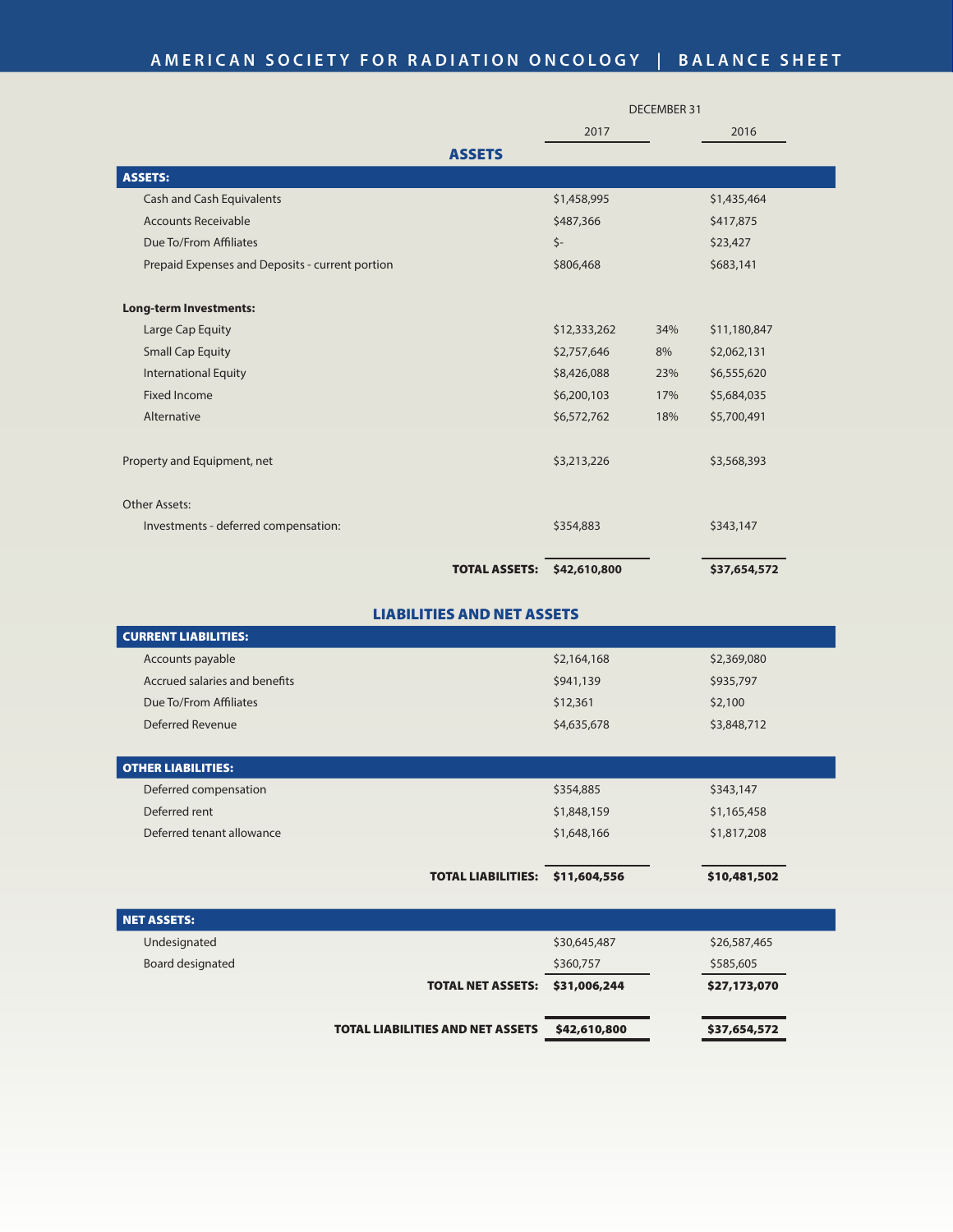## **AMERICAN SOCIETY FOR RADIATION ONCOLOGY | BALANCE SHEET AMERICAN SOCIETY FOR RADIATION ONCOLOGY | P&L STATEMENT**

|                                    |                                | 2017         | 2016         |
|------------------------------------|--------------------------------|--------------|--------------|
| <b>OPERATING INCOME</b>            |                                |              |              |
| Dues and Subscriptions             |                                | \$3,716,117  | \$3,737,203  |
| Journals                           |                                | \$2,603,994  | \$2,625,747  |
| Meetings                           |                                | \$10,639,784 | \$10,801,820 |
| Online Learning                    |                                | \$850,656    | \$895,780    |
| <b>Coding Guide</b>                |                                | \$189,963    | \$134,356    |
| <b>APEx</b>                        |                                | \$520,200    | \$411,100    |
| <b>Patient Safety Organization</b> |                                | \$85,000     | \$287,000    |
| Grant                              |                                | \$50,000     | \$324,772    |
| <b>Career Center</b>               |                                | \$162,445    | \$170,060    |
| Advertising                        |                                | \$215,346    | \$201,336    |
| Other                              |                                | \$226,517    | \$251,981    |
|                                    | <b>TOTAL OPERATING INCOME:</b> | \$19,260,023 | \$19,841,155 |

## OPERATING EXPENSE

| <b>PROGRAMS</b>                                    |                                        |              |              |
|----------------------------------------------------|----------------------------------------|--------------|--------------|
| <b>Meetings</b>                                    |                                        | \$7,149,945  | \$7,123,242  |
| Online Learning                                    |                                        | \$510,577    | \$399,568    |
| <b>Public Relations</b>                            |                                        | \$353,466    | \$856,765    |
| <b>Member Communications</b>                       |                                        | \$575,698    | $\zeta$ -    |
| Advocacy & Lobbying                                |                                        | \$1,212,191  | \$1,128,793  |
| Medicare                                           |                                        | \$520,385    | \$553,785    |
| Coding                                             |                                        | \$424,274    | \$504,813    |
| <b>Clinical Affairs &amp; Promotion of Science</b> |                                        | \$608,648    | \$590,516    |
| <b>Research Awards</b>                             |                                        | \$318,069    | \$287,212    |
| Quality Improvement & Patient Safety Organization  |                                        | \$561,990    | \$647,374    |
| APEx                                               |                                        | \$756,165    | \$623,759    |
| Guidelines                                         |                                        | \$230,163    | \$421,440    |
| Registries                                         |                                        | \$144,612    | \$53,717     |
|                                                    | <b>TOTAL PROGRAMS AND DEPARTMENTS:</b> | \$13,366,181 | \$13,190,984 |

| <b>GENERAL AND ADMINISTRATION</b> |                                          |              |              |
|-----------------------------------|------------------------------------------|--------------|--------------|
| Operations                        |                                          | \$210,828    | \$546,988    |
| Membership & Corporate Relations  |                                          | \$2,098,522  | \$2,147,022  |
| Finance                           |                                          | \$1,106,174  | 1,131,287    |
| Information Technology            |                                          | \$868,418    | \$926,009    |
| <b>Human Resources</b>            |                                          | \$500,623    | \$449,302    |
| Executive                         |                                          | \$732,900    | \$921,292    |
| <b>Board of Directors</b>         |                                          | \$708,457    | \$642,588    |
| ARRO, SCAROP, ADROP               |                                          | \$119,987    | \$97,456     |
|                                   | <b>TOTAL GENERAL AND ADMINISTRATION:</b> | \$6,345,909  | \$6,861,944  |
| <b>COMMITTEES</b>                 |                                          | \$423,022    | \$356,295    |
|                                   | <b>TOTAL OPERATING EXPENSES:</b>         | \$20,135,112 | \$20,409,223 |
| <b>OPERATING PROFIT</b>           |                                          | \$ (875,089) | \$ (568,068) |
| <b>OTHER INCOME</b>               |                                          |              |              |
| Investment Income                 |                                          | \$5,031,510  | \$1,293,409  |
| <b>OTHER EXPENSE</b>              |                                          |              |              |
| <b>Investment Fees</b>            |                                          | \$124,613    | \$169,394    |
| <b>ROI Endowment Matching</b>     |                                          | \$158,021    | \$177,912    |
| <b>PROFIT/(LOSS)</b>              |                                          | \$3,833,175  | \$397,926    |